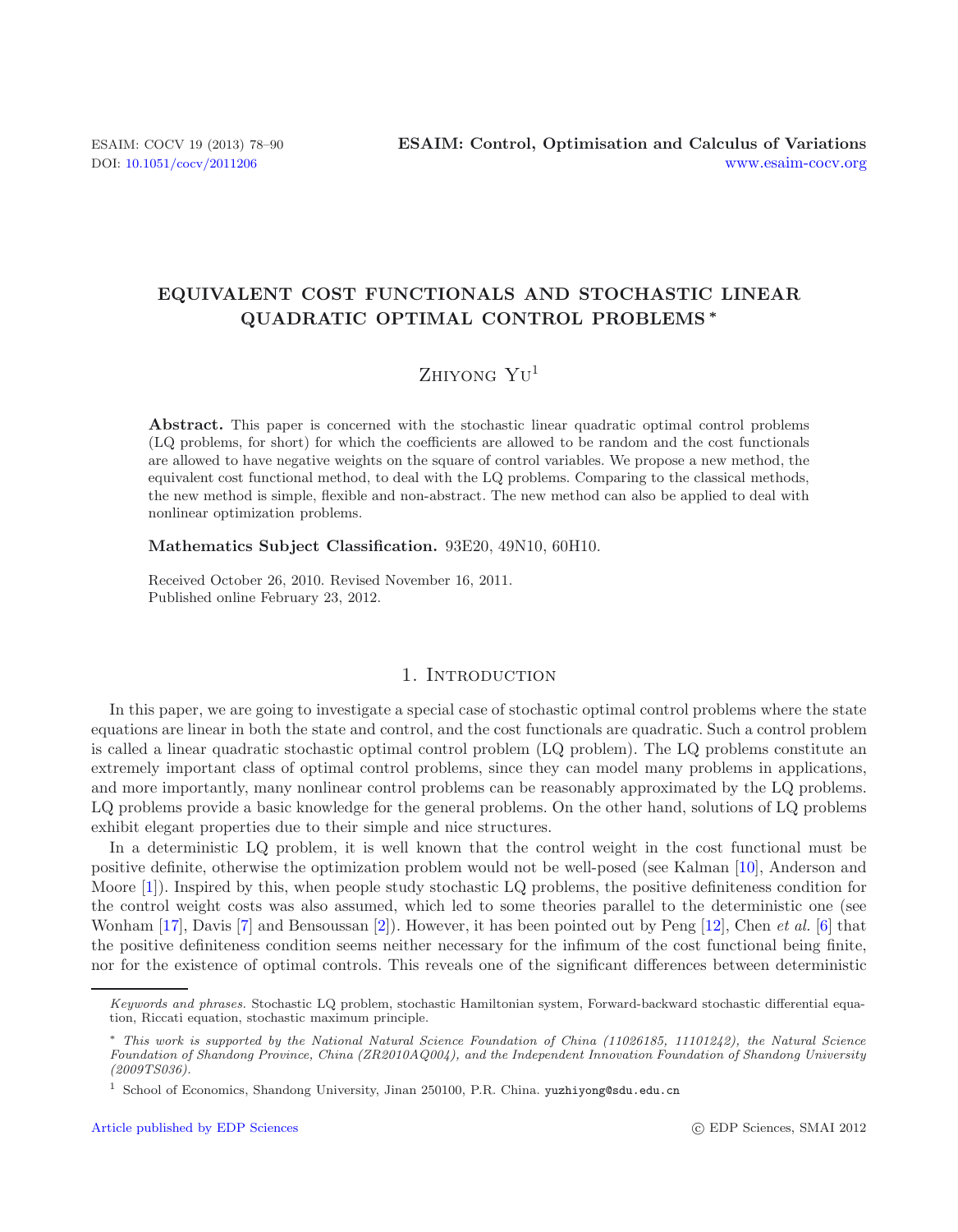and stochastic LQ problems. There are some other literatures focusing on this appealing point, such as Chen and Zhou [\[5\]](#page-11-5), Chen and Yong [\[4\]](#page-11-6), Yong and Zhou [\[19\]](#page-12-2). In this paper, we will introduce a new method to deal with this issue and obtain some results.

Since the state equation in an LQ problem is linear, by *variation of constants formula* the state process can be explicitly expressed in terms of the initial state and the control. Substituting this relation into the cost functional, we obtain a functional quadratic in the state and control terms. Thus, the original LQ problem can be transformed to a quadratic optimization problem in a Hilbert space consisting of all square-integrable control processes. However, this functional analysis approach can determine optimal controls only in a very abstract form. The paper [\[4\]](#page-11-6) used this method. On the other hand, employing the method of *completion of squares*, one can obtain an optimal control in a linear state feedback form via the so-called *stochastic Riccati equation*. Along this line, the solvability of the Riccati equations leads to that of the LQ problem. However, it is very difficult to solve the stochastic Riccati equation. We refer to the papers  $[5, 6]$  $[5, 6]$  $[5, 6]$  $[5, 6]$  for this method.

In the present paper, we introduce a new method called *equivalent cost functional method* to deal with the stochastic LQ problems with indefinite control weight costs. First of all, we investigate the LQ problems with positive control weight costs, and we call this case *standard*. As mentioned above, there are many literatures on this case. But in order to completely display the new method, we give a simple treatment for this standard case. Moreover, different from the above classical methods, we study the solvability of the so-called *stochastic Hamiltonian system*, which is an algebra-differential equation system derived from the stochastic maximum principle. This method was introduced by Peng and Wu [\[14](#page-12-3)] and Wu [\[18\]](#page-12-4) to consider a special case of the standard LQ problem studied in this paper. In order to deal with the LQ problem with indefinite control weight cost, we propose a notion of equivalent cost functional. For the same control system, if we use two equivalent cost functionals to criticize control processes respectively, we will get the same results. So the idea is to find an equivalent cost functional with positive control weight cost, and to replace the original cost functional without positive control weight cost. In other words, by means of an equivalent cost functional, we change a non-standard LQ problem to a standard one. Then we can use the results of standard LQ problems to get the results of non-standard ones.

Compared with the classical methods dealing with the LQ problems, the equivalent cost functional method have the following advantages. First, compared with the functional analysis method, the new method is not abstract. The optimal controls are not in abstract forms, but rather are represented by solutions of the stochastic Hamiltonian systems. And the equivalent cost functionals are also defined non-abstract. For example, in Sections [4.1](#page-6-0) and [4.2,](#page-9-0) the equivalent cost functionals are just coming from two simple Itô's formulas respectively. Second, the greatest weakness of the stochastic Riccati equation method is the difficulty to get the solvability of the Riccati equation. The new method can avoid to solve the Riccati equation, by looking for other simpler and more flexible equivalent cost functionals. Third, for the same control system, when we use two equivalent cost functionals respectively, then there exists an invertible linear transformation between the two stochastic Hamiltonian systems. Therefore, by the transformation, we can treat more general stochastic Hamiltonian systems or forward-backward stochastic differential equations (FBSDEs) to get the solvability of them.

The rest of this paper is organized as follows. In Section [2](#page-1-0) we introduce some basic notations and formulate the stochastic LQ problems. In Section [3](#page-3-0) we use the maximum principle, FBSDE theory and convex analysis to study the standard LQ problems. In Section [4](#page-5-0) we introduce the equivalent cost functional method, and use it to deal with the non-standard LQ problems. At the end of this section, we link the new method to the stochastic Riccati equation method and make a comparison between them. In Section [5](#page-11-7) we conclude the paper.

### 2. Notations and problem formulation

<span id="page-1-0"></span>Let  $\mathbb{R}^n$  be the *n*-dimensional Euclidean space with the usual Euclidean norm  $|\cdot|$  and the usual Euclidean inner product  $\langle \cdot, \cdot \rangle$ . Let  $\mathbb{R}^{n \times m}$  be the Hilbert space consisting of all  $(n \times m)$  matrices with the inner product

$$
\langle A, B \rangle := \text{tr}\{AB^{\tau}\}, \text{ for any } A, B \in \mathbb{R}^{n \times m},
$$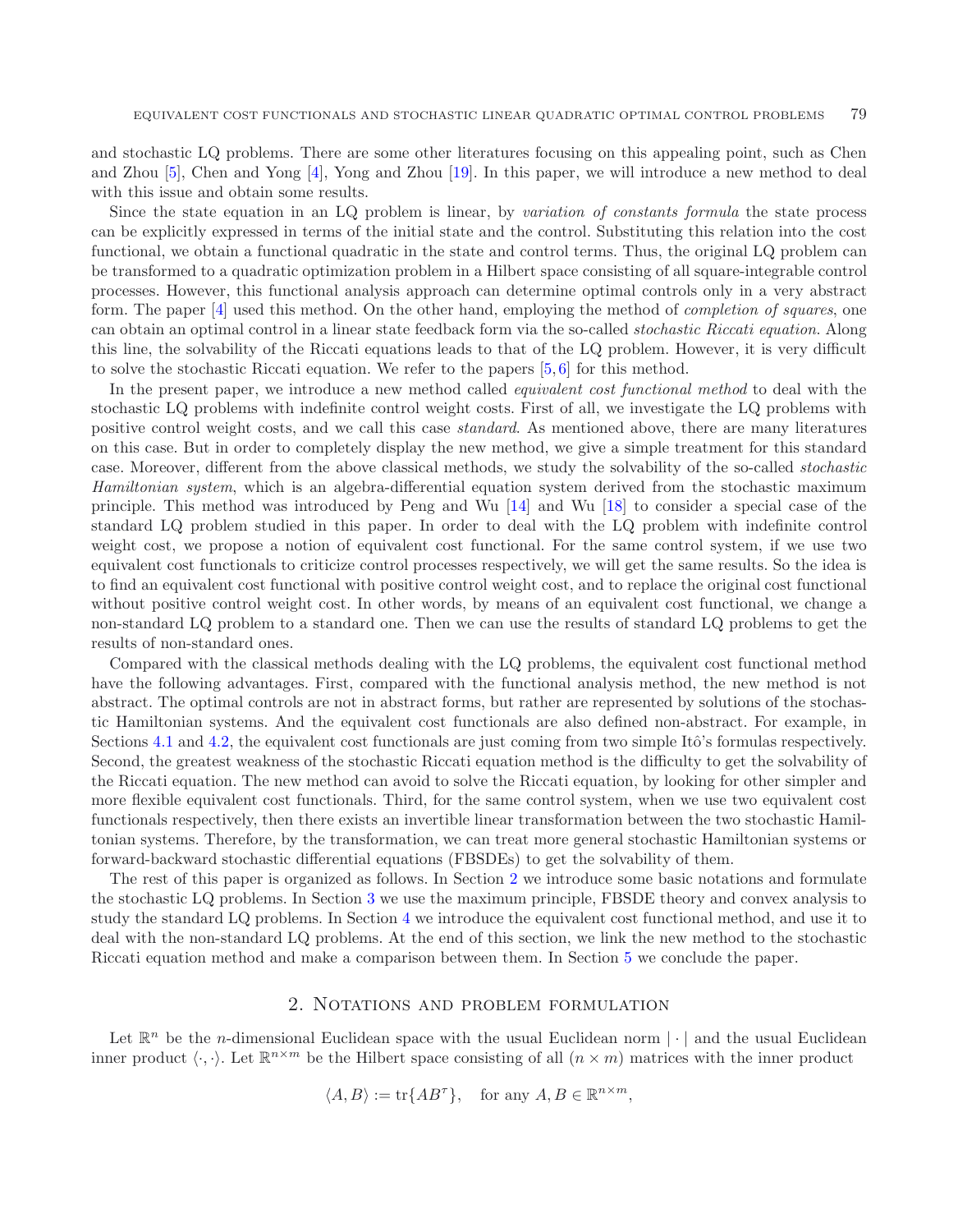where the superscript  $\tau$  denotes the transpose of vectors or matrices. Thus, the norm |A| of A induced by the where the superscript  $\tau$  denotes the transpose of vectors of matrices. Thus, the norm |A| or A model by the inner product is given by  $|A| = \sqrt{\text{tr}AA^{\tau}}$ . Particularly, we denote by  $S^n$  the set of all  $(n \times n)$  symmetric  $S_+^n$  the set of all  $(n \times n)$  nonnegative definite matrices, and  $\hat{S}_+^n$  the set of all  $(n \times n)$  positive definite matrices.

Next we let  $T > 0$  be a fixed time horizon and  $(\Omega, \mathcal{F}, \mathbb{F}, \mathbb{P})$  be a complete filtered probability space on which is defined a 1-dimensional standard Brownian motion  $W(\cdot)$ , such that  $\mathbb{F} = {\mathcal{F}_t}_{t\in[0,T]}$  is the natural filtration of  $W(\cdot)$ , augmented by all the P-null sets. In other words, we consider only the Brownian filtration throughout this paper.

**Remark 2.1.** We assume the dimension of Brownian motion  $d = 1$  just for the simplicity of notations. In fact, all the conclusions in this paper still hold true for the case that the dimension of Browinian motion  $d > 1$ .

For any given Euclidean space or the set of matrices M, we denote

•  $L^2_{\mathbb{F}}(0,T;M)$  to be the set of all F-adapted M-valued processes X such that

<span id="page-2-1"></span><span id="page-2-0"></span>
$$
\mathbb{E}\int_0^T |X(t,\omega)|^2 \mathrm{d}t < \infty;
$$

- $L^{\infty}_{\mathbb{F}}(0,T;M)$  to be the set of all  $\mathbb{F}\text{-adapted }M\text{-valued bounded processes};$
- $L^{\infty}(\Omega, \mathcal{F}_T, \mathbb{P}; M)$  to be the set of all  $\mathcal{F}_T$ -measurable M-valued bounded random variables.

In the rest of this paper, we shall employ the usual convention of suppressing the  $\omega$ -dependence of all stochastic processes and random variables.

In this paper, we consider the following linear controlled stochastic differential equation (SDE):

$$
\begin{cases} dx(t) = [A(t)x(t) + B(t)u(t)]dt + [C(t)x(t) + D(t)u(t)]dW(t), \\ x(0) = x, \end{cases}
$$
\n(2.1)

where  $x \in \mathbb{R}^n$ ,  $A(\cdot), C(\cdot) \in L^{\infty}_{\mathbb{F}}(0,T;\mathbb{R}^{n\times n})$ ,  $B(\cdot), D(\cdot) \in L^{\infty}_{\mathbb{F}}(0,T;\mathbb{R}^{n\times m})$ . In the above,  $u(\cdot)$  is a control process and  $x(\cdot)$  is the corresponding state process. We introduce the admissible control set  $\mathcal{U}_{ad} = L^2_{\mathbb{F}}(0,T;\mathbb{R}^m)$ . Each element of  $\mathcal{U}_{ad}$  is called an admissible control. Clearly, for any  $u(\cdot) \in \mathcal{U}_{ad}$ , there exist a unique solution  $x(\cdot) \in L^2_{\mathbb{F}}(0,T;\mathbb{R}^n)$  to equation  $(2.1)$ , which is called the corresponding admissible state process, and  $(x(\cdot), u(\cdot))$ is called an admissible pair. In addition, we are given a quadratic cost functional:

$$
J(u(\cdot)) = \frac{1}{2} \mathbb{E} \int_0^T \left[ \langle R(t)x(t), x(t) \rangle + 2 \langle S(t)u(t), x(t) \rangle + \langle N(t)u(t), u(t) \rangle \right] dt + \frac{1}{2} \mathbb{E} \left[ \langle Qx(T), x(T) \rangle \right],\tag{2.2}
$$

where  $R(\cdot) \in L^{\infty}_{\mathbb{F}}(0,T;\mathcal{S}^n), S(\cdot) \in L^{\infty}_{\mathbb{F}}(0,T;\mathbb{R}^{n\times m}), N(\cdot) \in L^{\infty}_{\mathbb{F}}(0,T;\mathcal{S}^m)$  and  $Q \in L^{\infty}(\Omega,\mathcal{F}_T,\mathbb{P};\mathcal{S}^n)$ .

Suppose the controller wants to minimize the cost functional  $J(u(\cdot))$  by selecting an appropriate admissible control  $u(\cdot)$ . Then the problem is to find an admissible control  $\bar{u}(\cdot) \in \mathcal{U}_{ad}$  such that

$$
J(\bar{u}(\cdot)) = \inf_{u(\cdot) \in \mathcal{U}_{ad}} J(u(\cdot)).
$$
\n(2.3)

We call the problem above the stochastic linear quadratic optimal control problem. In this paper, we denote it by *LQ Problem (J)* in order to emphasize the cost functional  $J(\cdot)$ . If we find an admissible control  $\bar{u}(\cdot)$  satisfying [\(2.3\)](#page-2-1), then we call it an optimal control of LQ Problem (J). The corresponding state process  $\bar{x}(\cdot)$  and  $(\bar{x}(\cdot), \bar{u}(\cdot))$ are called an optimal state process and an optimal pair, respectively. LQ Problem (J) is called *well-posed* if inf<sub>u(·)∈U<sub>ad</sub></sub>  $J(u(·)) > -\infty$ .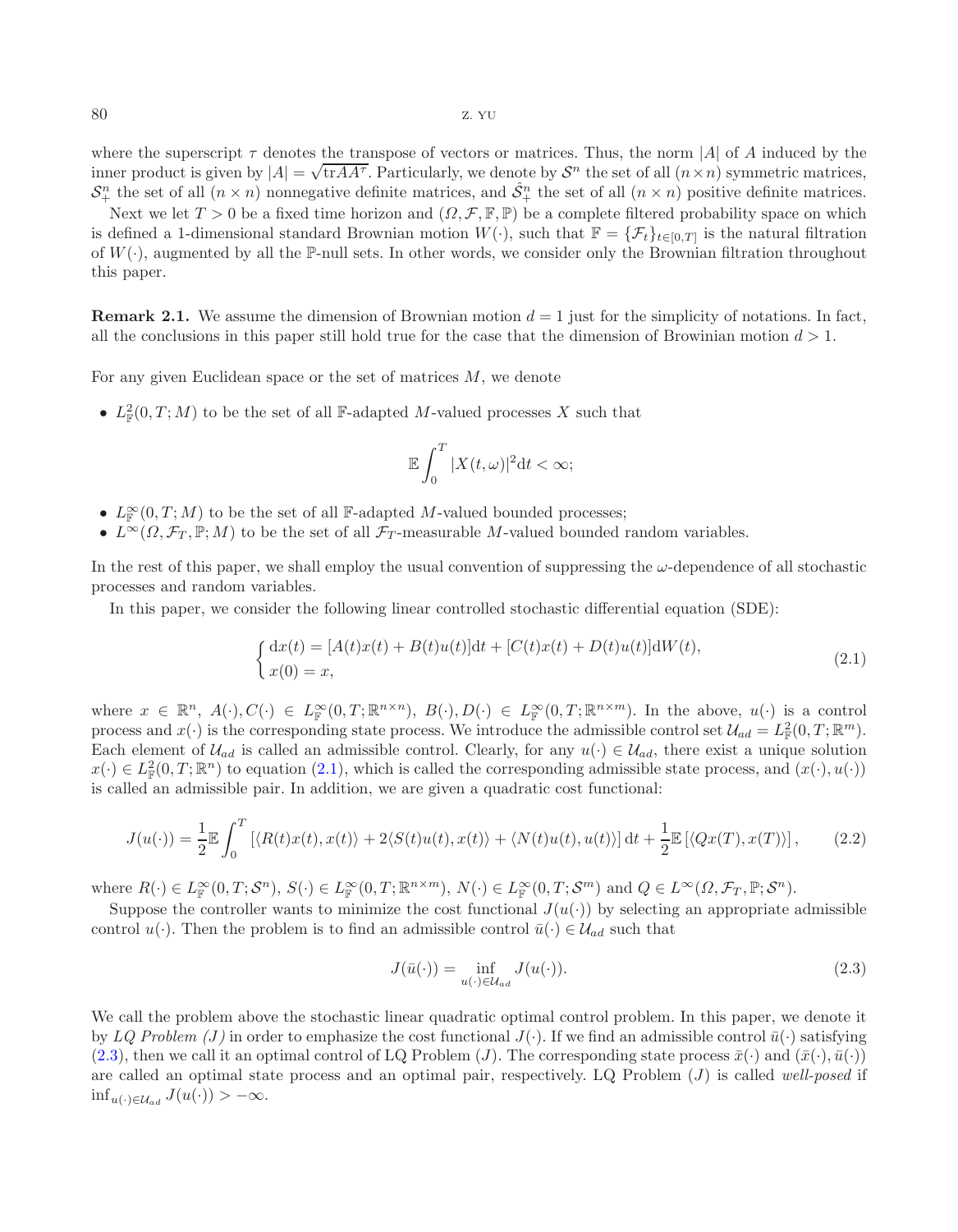## <span id="page-3-2"></span>3. Results of LQ problem under standard conditions

<span id="page-3-0"></span>The stochastic maximum principle is one of the principal approaches to solve stochastic optimization problems. It gives a necessary condition that must be satisfied by any optimal solution. Now we apply the maximum principle to LQ Problem  $(J)$ .

<span id="page-3-1"></span>**Lemma 3.1.** *If*  $(\bar{x}(\cdot), \bar{u}(\cdot))$  *is an optimal pair of LQ Problem (J), then there exists a pair of processes*  $(\bar{y}(\cdot), \bar{z}(\cdot)) \in L^2_{\mathbb{F}}(0,T;\mathbb{R}^n) \times L^2_{\mathbb{F}}(0,T;\mathbb{R}^n)$  such that  $(\bar{x}(\cdot), \bar{u}(\cdot), \bar{y}(\cdot), \bar{z}(\cdot))$  satisfies the following stochastic algebra*differential equation system called a stochastic Hamiltonian system:*

$$
\begin{cases}\n0 = S^{\tau}(t)\bar{x}(t) + B^{\tau}(t)\bar{y}(t) + D^{\tau}(t)\bar{z}(t) + N(t)\bar{u}(t),\nd\bar{x}(t) = [A(t)\bar{x}(t) + B(t)\bar{u}(t)]dt + [C(t)\bar{x}(t) + D(t)\bar{u}(t)]dW(t),\n-d\bar{y}(t) = [R(t)\bar{x}(t) + A^{\tau}(t)\bar{y}(t) + C^{\tau}(t)\bar{z}(t) + S(t)\bar{u}(t)]dt - \bar{z}(t)dW(t),\n\bar{x}(0) = x, \qquad \bar{y}(T) = Q\bar{x}(T).\n\end{cases}
$$
\n(3.1)

<span id="page-3-6"></span>This lemma is a straightforward consequence of the maximum principle, and we omit the proof. For more details of the maximum principle and the stochastic Hamiltonian system theory, the readers can be referred to the the book by Yong and Zhou [\[19](#page-12-2)] and the reference therein.

Lemma [3.1](#page-3-1) reveals that LQ Problem  $(J)$  is linked to a stochastic Hamiltonian system closely, so the existence and uniqueness of the solution for Hamiltonian system [\(3.1\)](#page-3-2) are important.

Now we would like to recall an existence and uniqueness result of forward-backward stochastic differential equations (FBSDEs) first obtained by Hu and Peng [\[8\]](#page-11-8), and then generalized by Peng and Wu [\[14\]](#page-12-3), Theorem 3.1. This result will be used to get the existence and uniqueness of  $(3.1)$ . In [\[14](#page-12-3)], They studied the following FBSDE:

$$
\begin{cases}\ndx(t) = b(t, x(t), G(t)y(t), H(t)z(t))dt + \sigma(t, x(t), G(t)y(t), H(t)z(t))dW(t), \n- dy(t) = f(t, x(t), y(t), z(t))dt - z(t)dW(t), \nx(0) = x, y(T) = \Phi(x(T)),\n\end{cases}
$$
\n(3.2)

where,  $G(\cdot), H(\cdot) \in L^{\infty}_{\mathbb{F}}(0,T; \mathbb{R}^{m \times n})$ , for any  $(x, y, z) \in \mathbb{R}^n \times \mathbb{R}^n \times \mathbb{R}^n$ ,  $b(\cdot, x, G(\cdot)y, H(\cdot)z)$ ,  $\sigma(\cdot, x, G(\cdot)y, H(\cdot)z)$ ,  $f(\cdot, x, y, z) \in L^2_{\mathbb{F}}(0,T;\mathbb{R}^n)$  and  $\Phi(x) \in L^2(\Omega,\mathcal{F}_T,\mathbb{P};\mathbb{R}^n)$  respectively. They adopted the notations

$$
p = \begin{pmatrix} x \\ y \\ z \end{pmatrix}, \quad A(t, p) = \begin{pmatrix} -f(t, x, y, z) \\ b(t, x, G(t)y, H(t)z) \\ \sigma(t, x, G(t)y, H(t)z) \end{pmatrix},
$$

<span id="page-3-3"></span>and assumed the following assumptions.

- (H1) (Lipschitz condition)  $A(t, p)$  and  $\Phi(x)$  are uniformly Lipschitz continuous with respect to p and x respectively.
- <span id="page-3-4"></span>(H2) (Domination condition) There exists a constant  $K > 0$  such that, for each  $x \in \mathbb{R}^n$ ,  $(y^i, z^i) \in \mathbb{R}^n \times \mathbb{R}^n$ ,  $i = 1, 2,$

$$
|l(t, x, G(t)y1, H(t)z1) - l(t, x, G(t)y2, H(t)z2)| \le K|G(t)(y1 - y2) + H(t)(z1 - z2)|,
$$

where  $l = b$  or  $\sigma$ .

<span id="page-3-7"></span><span id="page-3-5"></span>(H3) (Monotonicity condition) There exists a constant  $\nu > 0$  such that, for any  $p^i = (x^i, y^i, z^i) \in \mathbb{R}^n \times \mathbb{R}^n \times \mathbb{R}^n$ ,  $i = 1, 2,$ 

$$
\langle A(t, p1) - A(t, p2), p1 - p2 \rangle \le \nu |G(t)(y1 - y2) + H(t)(z1 - z2)|,\langle \Phi(x1) - \Phi(x2), x1 - x2 \rangle \ge 0.
$$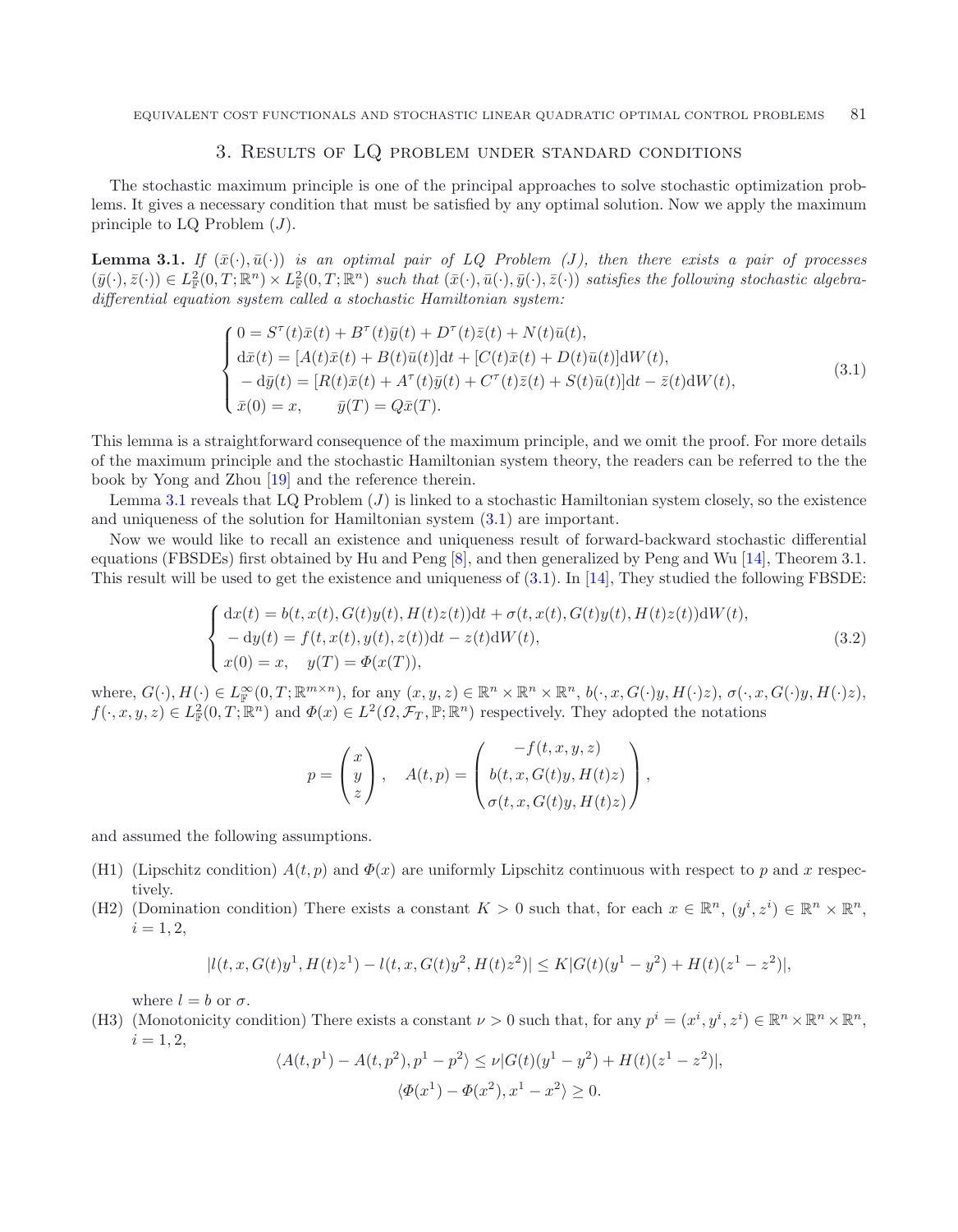**Lemma 3.2** (Peng and Wu [\[14\]](#page-12-3))**.** *Let ([H1\)](#page-3-3), ([H2\)](#page-3-4) and ([H3\)](#page-3-5) hold. Then FBSDE* [\(3.2\)](#page-3-6) *admits a unique solution*  $(x(\cdot), y(\cdot), z(\cdot)) \in L^2_{\mathbb{F}}(0,T; \mathbb{R}^n) \times L^2_{\mathbb{F}}(0,T; \mathbb{R}^n) \times L^2_{\mathbb{F}}(0,T; \mathbb{R}^n)$ .

For more results on the theory of FBSDEs, we refer to the book by Ma and Yong [\[11\]](#page-12-5) and the reference therein. In the rest of this section, we will study  $LQ$  Problem  $(J)$  under the following standard assumption.

 $\textbf{Assumption (STN)}.~Q\in L^{\infty}(\Omega,\mathcal{F}_{T},\mathbb{P};\mathcal{S}_{+}^{n}),~\left(\begin{array}{c} R(\cdot) \;\; S(\cdot) \ R(\cdot) \;\; N(\cdot) \end{array}\right)$  $S^{\tau}(\cdot) N(\cdot)$  $\left( \theta \in L^{\infty}_{\mathbb{F}}(0,T;\mathcal{S}_{+}^{n+m}), N(\cdot) \in L^{\infty}_{\mathbb{F}}(0,T;\hat{\mathcal{S}}_{+}^{m}).$  More*over, the inverse*  $N^{-1}(\cdot)$  *is bounded also.* 

The basic knowledge on nonnegative and positive matrices leads to the following Remarks [3.3](#page-4-0) and [3.4.](#page-4-1)

<span id="page-4-0"></span>**Remark 3.3.** When N is invertible,  $\begin{pmatrix} R(\cdot) & S(\cdot) \\ S^{\tau}(\cdot) & N(\cdot) \end{pmatrix}$  $\mathcal{L} \in L^{\infty}_{\mathbb{F}}(\Omega,\mathcal{F}_T,\mathbb{P};\mathcal{S}_+^{n+m})$  is equivalent to  $(R-SN^{-1}S^{\tau})(\cdot) \in$  $L^{\infty}_{\mathbb{F}}(\Omega,\mathcal{F}_T,\mathbb{P};\mathcal{S}^n_+).$ 

<span id="page-4-1"></span>**Remark 3.4.** The following two statements are equivalent:

- (i)  $N(\cdot)$  is positive and bounded. Moreover,  $N^{-1}(\cdot)$  is bounded also;
- <span id="page-4-3"></span>(ii) there exist two constants  $0 < k \leq K < \infty$ , such that

<span id="page-4-2"></span>
$$
k|u|^2 \le \langle N(t)u, u \rangle \le K|u|^2, \quad \text{for any } u \in \mathbb{R}^m, \text{ any } (\omega, t) \in \Omega \times [0, T].
$$

We are now in a position to give the main result of this section.

<span id="page-4-4"></span>**Theorem 3.5.** *Under Assumption (STN), the stochastic Hamiltonian system* [\(3.1\)](#page-3-2) *admits a unique solution*  $(\bar{x}(\cdot),\bar{u}(\cdot),\bar{y}(\cdot),\bar{z}(\cdot)) \in L^2_{\mathbb{F}}(0,T;\mathbb{R}^n) \times \mathcal{U}_{ad} \times L^2_{\mathbb{F}}(0,T;\mathbb{R}^n) \times L^2_{\mathbb{F}}(0,T;\mathbb{R}^n)$ . Moreover,  $(\bar{x}(\cdot),\bar{u}(\cdot))$  is the unique *optimal pair of LQ Problem (*J*).*

*Proof.* Obviously, Assumption (STN) implies the matrix  $N(\cdot)$  is invertible, so we can solve  $\bar{u}(\cdot)$  from the algebra equation of the Hamiltonian system  $(3.1)$ :

$$
\bar{u}(t) = -N^{-1}(t)(S^{\tau}(t)\bar{x}(t) + B^{\tau}(t)\bar{y}(t) + D^{\tau}(t)\bar{z}(t)).
$$
\n(3.3)

Then we substitute [\(3.3\)](#page-4-2) into the forward and backward differential equations of the Hamiltonian system, and we get an FBSDE:

$$
\begin{cases}\n\mathrm{d}\bar{x}(t) = [(A - BN^{-1}S^{\tau})\bar{x}(t) - BN^{-1}B^{\tau}\bar{y}(t) - BN^{-1}D^{\tau}\bar{z}(t)]\mathrm{d}t \\
+ [(C - DN^{-1}S^{\tau})\bar{x}(t) - DN^{-1}B^{\tau}\bar{y}(t) - DN^{-1}D^{\tau}\bar{z}(t)]\mathrm{d}W(t), \\
-\mathrm{d}\bar{y}(t) = [(R - SN^{-1}S^{\tau})\bar{x}(t) + (A^{\tau} - SN^{-1}B^{\tau})\bar{y}(t) + (C^{\tau} - SN^{-1}D^{\tau})\bar{z}(t)]\mathrm{d}t \\
- \bar{z}(t)\mathrm{d}W(t), \\
\bar{x}(0) = x, \qquad \bar{y}(T) = Q\bar{x}(T).\n\end{cases} (3.4)
$$

Here and after, we sometimes suppress t also for the matrix-valued processes  $A, B$ , etc., for the simplicity of notations, whenever no confusion arises. It is obvious  $(3.1)$  is equivalent to  $(3.3)$  and  $(3.4)$ . A straightforward calculation shows the coefficients of FBSDE  $(3.4)$  satisfy  $(H1)$  $(H1)$ ,  $(H2)$  $(H2)$  and  $(H3)$  $(H3)$  under Assumption (STN). By Lemma [3.2,](#page-3-7) FBSDE [\(3.4\)](#page-4-3) admits a unique solution, and then the Hamiltonian system [\(3.1\)](#page-3-2) admits a unique solution  $(\bar{x}(\cdot), \bar{u}(\cdot), \bar{y}(\cdot), \bar{z}(\cdot)) \in L^2_{\mathbb{F}}(0,T;\mathbb{R}^n) \times \mathcal{U}_{ad} \times L^2_{\mathbb{F}}(0,T;\mathbb{R}^n) \times L^2_{\mathbb{F}}(0,T;\mathbb{R}^n)$ .

Next, we are going to show  $(\bar{x}(\cdot), \bar{u}(\cdot))$  is an optimal pair of LQ Problem (*J*). For any given admissible pair  $(x(\cdot), u(\cdot))$ , we consider the difference between  $J(\bar{u}(\cdot))$  and  $J(u(\cdot))$ :

$$
J(\bar{u}(\cdot)) - J(u(\cdot)) = \frac{1}{2} \mathbb{E} \int_0^T \left[ \langle R(t)\bar{x}(t), \bar{x}(t) \rangle + 2\langle S(t)\bar{u}(t), \bar{x}(t) \rangle + \langle N(t)\bar{u}(t), \bar{u}(t) \rangle \right] dt
$$
  

$$
- \frac{1}{2} \mathbb{E} \int_0^T \left[ \langle R(t)x(t), x(t) \rangle + 2\langle S(t)u(t), x(t) \rangle + \langle N(t)u(t), u(t) \rangle \right] dt
$$
  

$$
+ \frac{1}{2} \mathbb{E} \left[ \langle Q\bar{x}(T), \bar{x}(T) \rangle - \langle Qx(T), x(T) \rangle \right].
$$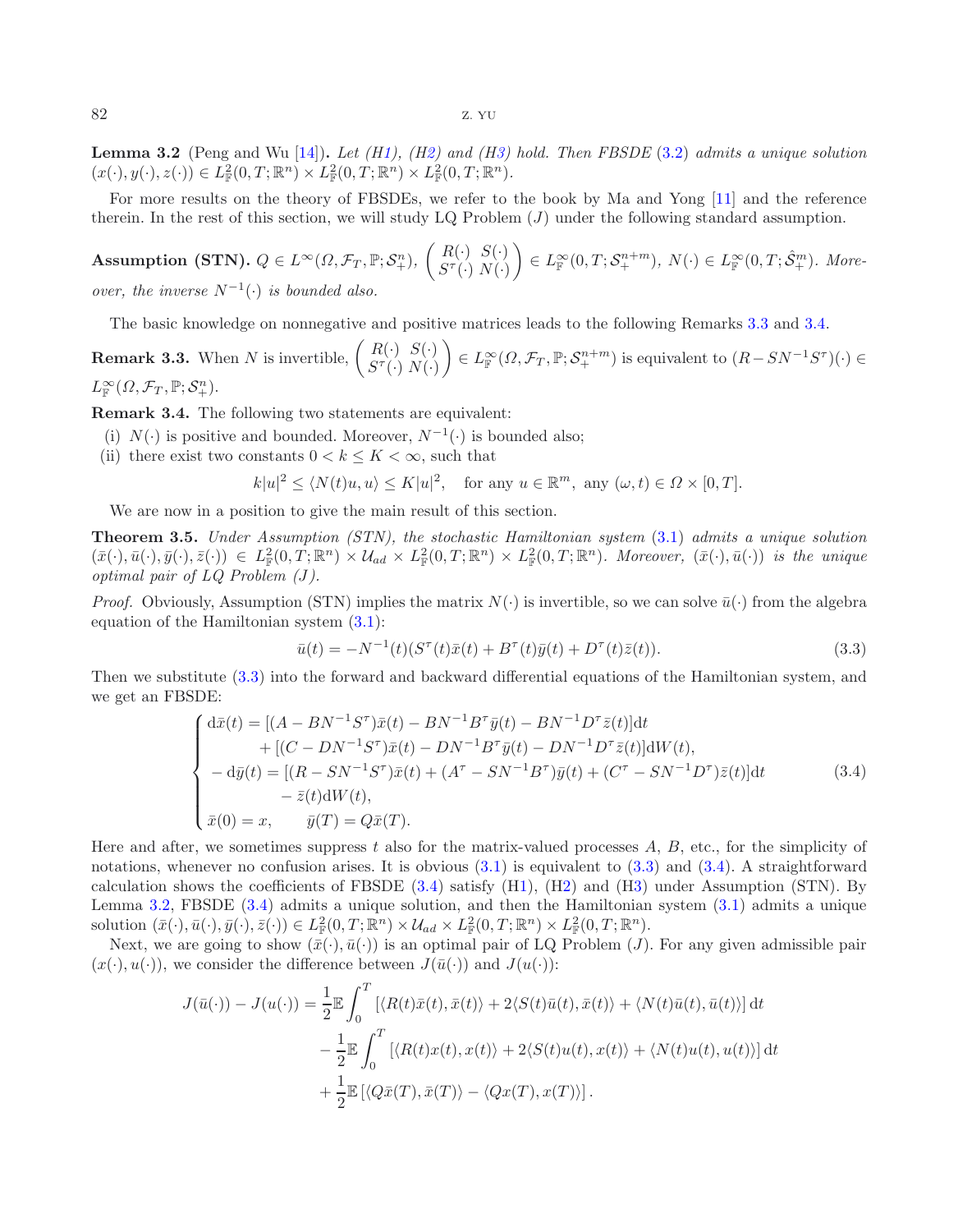Since  $Q \in L^{\infty}(\Omega, \mathcal{F}_T, \mathbb{P}; \mathcal{S}_+^n)$  and  $\begin{pmatrix} R(\cdot) & S(\cdot) \\ S^{\tau}(\cdot) & N(\cdot) \end{pmatrix}$  $\Big\} \in L^{\infty}_{\mathbb{F}}(0,T;\mathcal{S}^{n+m}_+),$  the functions  $\langle Qx,x\rangle$  and  $\langle R(t)x,x\rangle +$  $2\langle S(t)u, x \rangle + \langle N(t)u, u \rangle$  are concave on x and  $(x, u)$  respectively. By a basic result of convex analysis (see *e.g.* Rockafellar [\[15](#page-12-6)]), we have

$$
J(\bar{u}(\cdot)) - J(u(\cdot)) \leq \frac{1}{2} \mathbb{E} \int_0^T \left[ \langle R(t)\bar{x}(t), \bar{x}(t) - x(t) \rangle + \langle S(t)\bar{u}(t), \bar{x}(t) - x(t) \rangle \right. \\ \left. + \langle S^\tau(t)\bar{x}(t), \bar{u}(t) - u(t) \rangle + \langle N(t)\bar{u}(t), \bar{u}(t) - u(t) \rangle \right] dt \\ + \frac{1}{2} \mathbb{E} \left[ \langle Q\bar{x}(T), \bar{x}(T) - x(T) \rangle \right].
$$

Then, applying Itô's formula to  $\langle \bar{y}(\cdot), \bar{x}(\cdot) - x(\cdot) \rangle$  on the interval  $[0, T]$ , we get the right hand side of the above inequality is zero. We get  $J(\bar{u}(\cdot)) - J(u(\cdot)) \leq 0$ . By the arbitrariness of the admissible control  $u(\cdot)$ , we have  $(\bar{x}(\cdot), \bar{u}(\cdot))$  is an optimal pair of LQ Problem (*J*).

At last, if  $(\tilde{x}(\cdot), \tilde{u}(\cdot)) \in L^2_{\mathbb{F}}(0,T;\mathbb{R}^n) \times \mathcal{U}_{ad}$  is also an optimal pair of LQ Problem  $(J)$ , by Lemma [3.1,](#page-3-1) there exists  $(\tilde{y}(\cdot), \tilde{z}(\cdot)) \in L^2_{\mathbb{F}}(0,T; \mathbb{R}^n) \times L^2_{\mathbb{F}}(0,T; \mathbb{R}^n)$  such that  $(\tilde{x}(\cdot), \tilde{u}(\cdot), \tilde{y}(\cdot), \tilde{z}(\cdot))$  satisfies the Hamiltonian system  $(3.1)$  also. From the uniqueness of  $(3.1)$ , we have

$$
(\tilde{x}(\cdot),\tilde{u}(\cdot),\tilde{y}(\cdot),\tilde{z}(\cdot))=(\bar{x}(\cdot),\bar{u}(\cdot),\bar{y}(\cdot),\bar{z}(\cdot))
$$

<span id="page-5-0"></span>in the space  $L^2_{\mathbb{F}}(0,T;\mathbb{R}^n)\times\mathcal{U}_{ad}\times L^2_{\mathbb{F}}(0,T;\mathbb{R}^n)\times L^2_{\mathbb{F}}(0,T;\mathbb{R}^n)$ . We get the uniqueness of optimal pair and complete the proof.  $\Box$ 

#### 4. Equivalent cost functional method

When Assumption (STN) doesn't hold true, for example, the control weight cost  $N(\cdot)$  is indefinite, it is possible that LQ Problems (J) is well-posed, and the optimal pair exists (see *e.g.* Peng [\[12\]](#page-12-1), Chen *et al.* [\[6](#page-11-4)], Chen and Zhou [\[5](#page-11-5)], Chen and Yong [\[4\]](#page-11-6)). In this section, we will introduce a new method, called the equivalent cost functional method, to deal with LQ Problem (J) without Assumption (STN). First, we propose the notion of equivalent cost functional.

**Definition 4.1.** To a same control system, if there exist two cost functionals  $J(\cdot)$  and  $\tilde{J}(\cdot)$  satisfying: for any admissible controls  $u^1(\cdot)$  and  $u^2(\cdot)$ ,  $J(u^1(\cdot)) < J(u^2(\cdot))$  if and only if  $\tilde{J}(u^1(\cdot)) < \tilde{J}(u^2(\cdot))$ , then we say  $\tilde{J}(\cdot)$  is equivalent to  $J(\cdot)$ .

**Remark 4.2.** It is easy to see the following two statements are equivalent:

- (1) the cost functional  $\tilde{J}(\cdot)$  is equivalent to  $J(\cdot)$ ;
- (2) for any admissible controls  $u^1(\cdot)$  and  $u^2(\cdot)$ ,
	- (i)  $J(u^1(\cdot)) < J(u^2(\cdot))$  if and only if  $\tilde{J}(u^1(\cdot)) < \tilde{J}(u^2(\cdot))$ ;
	- (ii)  $J(u^1(\cdot)) = J(u^2(\cdot))$  if and only if  $\tilde{J}(u^1(\cdot)) = \tilde{J}(u^2(\cdot))$ ;
	- (iii)  $J(u^1(\cdot)) > J(u^2(\cdot))$  if and only if  $\tilde{J}(u^1(\cdot)) > \tilde{J}(u^2(\cdot))$ .

Obviously, when we use two equivalent cost functionals  $J(\cdot)$  and  $\tilde{J}(\cdot)$  to criticize a same control system, we will get the same results. Especially, for LQ Problem  $(J)$  and LQ Problem  $(J)$ , the existence and uniqueness of the optimal pairs are equivalent, and the optimal pairs are the same.

The idea to deal with  $LQ$  Problem  $(J)$  without Assumption (STN) is: if we can find a cost functional  $\hat{J}(\cdot)$  equivalent to the original  $J(\cdot)$ , and the matrices in  $\hat{J}(\cdot)$  satisfy Assumption (STN), then we can study LQ Problem  $(J)$  through studying LQ Problem  $(J)$ . Variously equivalent cost functionals provide a new and flexible approach to deal with LQ Problem  $(J)$  without Assumption (STN).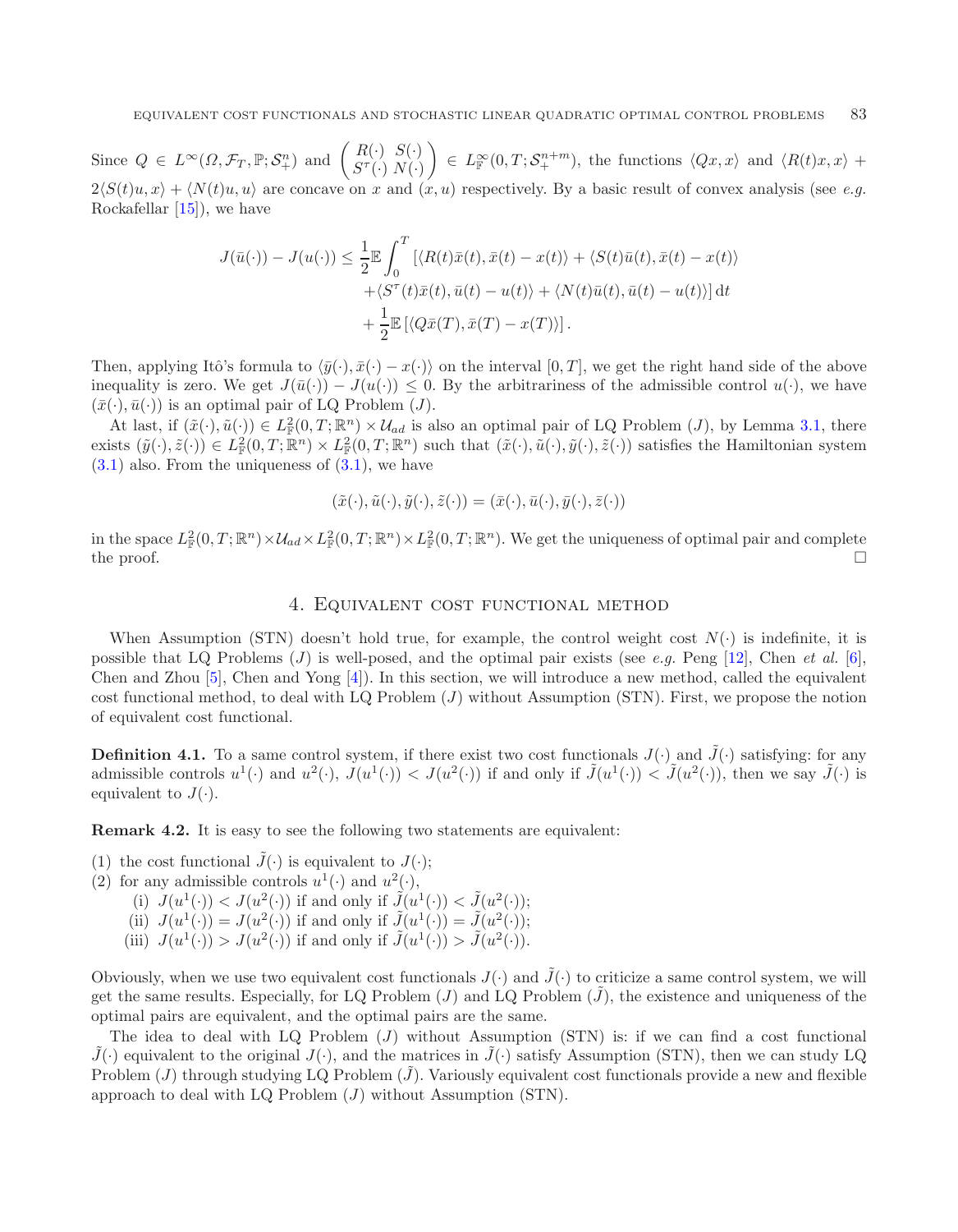## <span id="page-6-0"></span>**4.1. A family of equivalent cost functionals**

As usual, we denote by  $C^1(0,T;\mathbb{R})$  the collection of functions  $f:[0,T] \to \mathbb{R}$  which is continuously differential. For any  $f \in C^1(0,T;\mathbb{R})$ , we apply Itô's formula to  $f(\cdot)|x(\cdot)|^2$  on the interval  $[0,T]$ :

<span id="page-6-4"></span><span id="page-6-1"></span>
$$
-f(0)|x|^{2} = -\mathbb{E}\left[f(T)|x(T)|^{2}\right] + \mathbb{E}\int_{0}^{T}\left[\langle (f'(t)I + f(t)(A + A^{\tau} + C^{\tau}C))x(t), x(t)\rangle + 2\langle f(t)(B + C^{\tau}D)u(t), x(t)\rangle + \langle f(t)D^{\tau}Du(t), u(t)\rangle\right]dt,
$$
\n(4.1)

where I denotes the identity matrix. The constant  $-f(0)|x|^2$  is represented by any admissible pair  $(x(\cdot), u(\cdot))$ in a quadratic form. So we can add  $-f(0)|x|^2/2$  on the original cost functional  $J(\cdot)$  to get an equivalent one  $J^f(\cdot)$ , and this operation may transform  $J(\cdot)$  without Assumption (STN) to  $J^f(\cdot)$  with Assumption (STN). Especially, when  $f(t) \geq 0$ ,  $t \in [0,T]$ , the nonnegative item  $\langle f(t)D^{\tau}Du(t), u(t) \rangle$  in [\(4.1\)](#page-6-1) may transform a nonpositive control weight cost  $N(\cdot)$  in  $J(\cdot)$  to a positive one in  $J^f(\cdot)$ . Next we will illustrate this idea in details.

For each  $f \in C^1(0,T;\mathbb{R})$ , we define

$$
J^f(u(\cdot)) := J(u(\cdot)) - \frac{f(0)}{2}|x|^2
$$
  
=  $\frac{1}{2} \mathbb{E} \int_0^T \left[ \langle R^f(t)x(t), x(t) \rangle + 2 \langle S^f(t)u(t), x(t) \rangle + \langle N^f(t)u(t), u(t) \rangle \right] dt$  (4.2)  
+  $\frac{1}{2} \mathbb{E} \left[ \langle Q^f x(T), x(T) \rangle \right],$ 

where

<span id="page-6-2"></span>
$$
Rf = R + f'(t)I + f(t)(A + A\tau + C\tauC),
$$
  
\n
$$
Sf = S + f(t)(B + C\tauD),
$$
  
\n
$$
Nf = N + f(t)D\tauD,
$$
  
\n
$$
Qf = Q - f(T)I.
$$

Since  $J^f(\cdot)$  and  $J(\cdot)$  differ in only a constant  $-f(0)|x|^2/2$ , so they are equivalent. In other words, we get a family of equivalent cost functionals  $J^f(\cdot)$ ,  $f \in C^1(0,T;\mathbb{R})$ . It is obvious that the original cost functional  $J(\cdot)$ is in the family with  $f \equiv 0$ .

By Lemma [3.1,](#page-3-1) if  $(\bar{x}^f(\cdot), \bar{u}^f(\cdot)) \in L^2_{\mathbb{F}}(0,T;\mathbb{R}^n) \times \mathcal{U}_{ad}$  is an optimal pair of LQ Problem  $(J^f)$ , then there exists a pair of processes  $(\bar{y}^f(\cdot), \bar{z}^f(\cdot)) \in L^2_{\mathbb{F}}(0,T;\mathbb{R}^n) \times L^2_{\mathbb{F}}(0,T;\mathbb{R}^n)$  such that  $(\bar{x}^f(\cdot), \bar{u}^f(\cdot), \bar{y}^f(\cdot), \bar{z}^f(\cdot))$  satisfies the following stochastic Hamiltonian system:

$$
\begin{cases}\n0 = (S^f)^{\tau} \bar{x}^f(t) + B^{\tau} \bar{y}^f(t) + D^{\tau} \bar{z}^f(t) + N^f \bar{u}^f(t), \\
d\bar{x}^f(t) = [A\bar{x}^f(t) + B\bar{u}^f(t)]dt + [C\bar{x}^f(t) + D\bar{u}^f(t)]dW(t), \\
-d\bar{y}^f(t) = [R^f \bar{x}^f(t) + A^{\tau} \bar{y}^f(t) + C^{\tau} \bar{z}^f(t) + S^f \bar{u}^f(t)]dt - \bar{z}^f(t)dW(t), \\
\bar{x}^f(0) = x, \qquad \bar{y}^f(T) = Q^f \bar{x}^f(T).\n\end{cases} \tag{4.3}
$$

<span id="page-6-3"></span>We notice that [\(3.1\)](#page-3-2) coincides with [\(4.3\)](#page-6-2) as  $f \equiv 0$ . The following lemma shows that there exists a corresponding equivalent relation among the stochastic Hamiltonian systems [\(4.3\)](#page-6-2).

**Lemma 4.3.** For all  $f \in C^1(0,T;\mathbb{R})$ , the existence and uniqueness of Hamiltonian systems [\(4.3\)](#page-6-2) are equiv*alent. Moreover, when the Hamiltonian systems* [\(4.3\)](#page-6-2) *admit unique solutions*  $(\bar{x}^f(\cdot), \bar{u}^f(\cdot), \bar{y}^f(\cdot))$ *, then*  $(\bar{x}^f(\cdot), \bar{u}^f(\cdot)) = (\bar{x}(\cdot), \bar{u}(\cdot)).$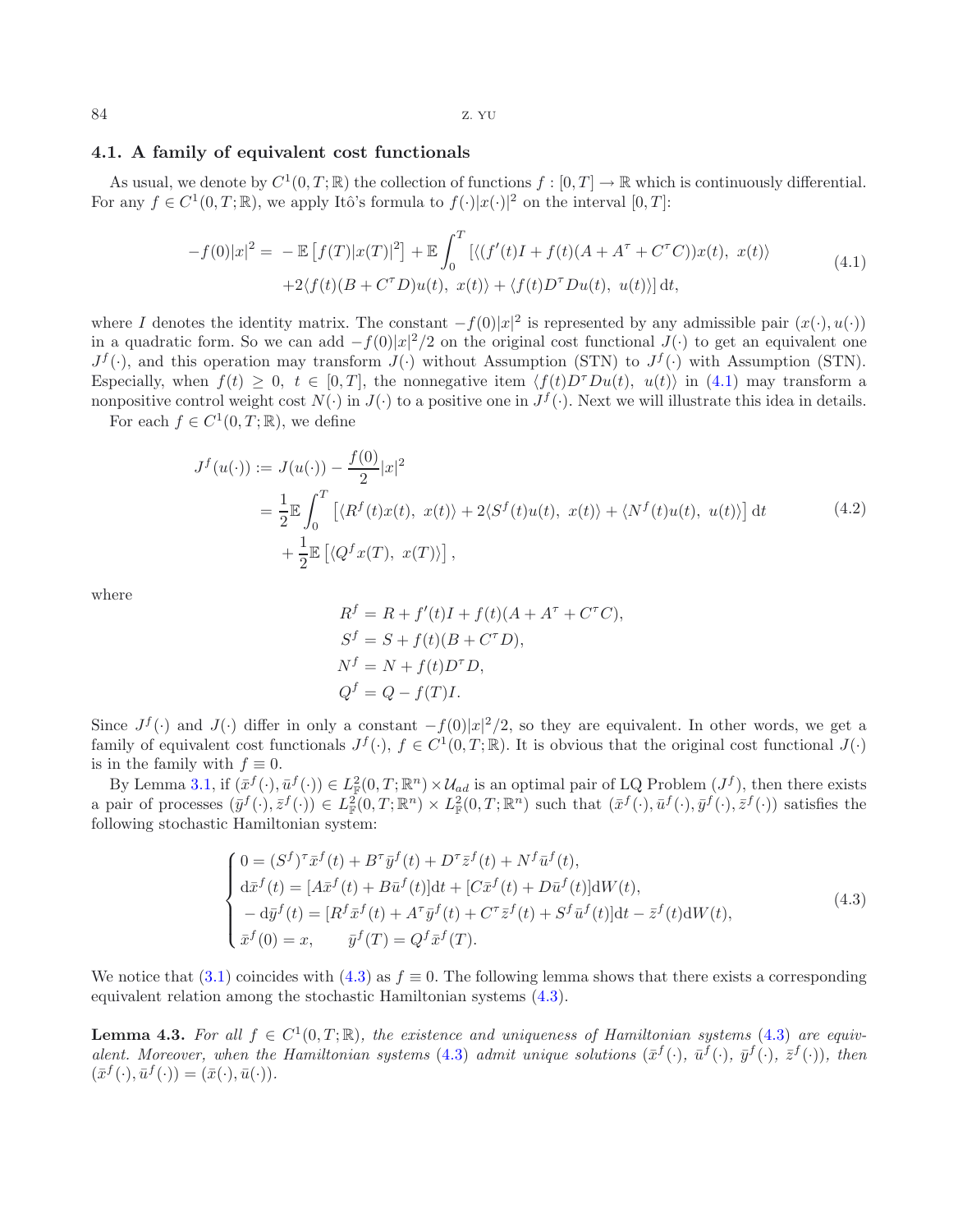*Proof.* We only prove that: for each  $f \in C^1(0,T;\mathbb{R})$ , the existence and uniqueness of Hamiltonian system [\(4.3\)](#page-6-2) is equivalent to  $(3.1)$ .

We notice that if  $(\bar{x}(\cdot), \bar{u}(\cdot), \bar{y}(\cdot), \bar{z}(\cdot))$  is a solution of Hamiltonian system [\(3.1\)](#page-3-2), then

<span id="page-7-0"></span>
$$
\begin{aligned}\n\bar{x}^f(\cdot) &= \bar{x}(\cdot), \\
\bar{u}^f(\cdot) &= \bar{u}(\cdot), \\
\bar{y}^f(\cdot) &= \bar{y}(\cdot) - f(\cdot)\bar{x}(\cdot), \\
\bar{z}^f(\cdot) &= \bar{z}(\cdot) - f(\cdot)(C\bar{x}(\cdot) + D\bar{u}(\cdot)),\n\end{aligned} \tag{4.4}
$$

solves the Hamiltonian system  $(4.3)$ . The existence of  $(3.1)$  implies that of  $(4.3)$ . Because the transformation [\(4.4\)](#page-7-0) is invertible, so the existence of [\(4.3\)](#page-6-2) implies that of [\(3.1\)](#page-3-2) also. The equivalence of uniqueness can be derived from the similar argument. From  $(4.4)$ , when the Hamiltonian systems  $(4.3)$  admit unique solutions  $(\bar{x}^f(\cdot), \bar{u}^f(\cdot), \bar{y}^f(\cdot), \bar{z}^f(\cdot))$ , then  $(\bar{x}^f(\cdot), \bar{u}^f(\cdot)) = (\bar{x}(\cdot), \bar{u}(\cdot))$  for any  $f \in C^1(0, T; \mathbb{R})$ .

<span id="page-7-1"></span>**Theorem 4.4.** *If there exists an*  $f_0 \in C^1(0,T;\mathbb{R})$  *such that,*  $(R^{f_0}, S^{f_0}, N^{f_0}, Q^{f_0})$  *satisfies Assumption (STN), then for any*  $f \in C^1(0,T;\mathbb{R})$ *, the stochastic Hamiltonian system* [\(4.3\)](#page-6-2) *admits a unique solution*  $(\bar{x}^f(\cdot), \bar{u}^f(\cdot))$ *,*  $(\bar{y}^f(\cdot), \bar{z}^f(\cdot)) \in L^2_{\mathbb{F}}(0,T;\mathbb{R}^n) \times \mathcal{U}_{ad} \times L^2_{\mathbb{F}}(0,T;\mathbb{R}^n) \times L^2_{\mathbb{F}}(0,T;\mathbb{R}^n)$ . Moreover,  $(\bar{x}^f(\cdot), \bar{u}^f(\cdot))$  is the unique optimal *pair of LQ Problem*  $(J^f)$ *.* 

*Proof.* For  $f_0 \in C^1(0,T;\mathbb{R})$ , by Theorem [3.5,](#page-4-4) the Hamiltonian system [\(4.3\)](#page-6-2) admits a unique solution  $(\bar{x}^{f_0}(\cdot),$  $\bar{u}^{f_0}(\cdot), \bar{y}^{f_0}(\cdot), \bar{z}^{f_0}(\cdot)$ . By Lemma [4.3,](#page-6-3) for any  $f \in C^1(0,T;\mathbb{R})$ , the Hamiltonian system [\(4.3\)](#page-6-2) admits a unique solution  $(\bar{x}^f(\cdot), \bar{u}^f(\cdot), \bar{y}^f(\cdot), \bar{z}^f(\cdot))$ , and  $(\bar{x}^f(\cdot), \bar{u}^f(\cdot)) = (\bar{x}^{f_0}(\cdot), \bar{u}^{f_0}(\cdot)).$ 

By Theorem [3.5](#page-4-4) again,  $(\bar{x}^{f_0}(\cdot), \bar{u}^{f_0}(\cdot))$  is the unique optimal pair of LQ Problem  $(J^{f_0})$ . Since  $J^f$  is equivalent to  $J^{f_0}$ ,  $(\bar{x}^{f_0}(\cdot), \bar{u}^{f_0}(\cdot)) = (\bar{x}^f(\cdot), \bar{u}^f(\cdot))$  is also the unique optimal pair of LQ Problem  $(J^f)$ .  $\Box$ 

Now, we present two examples to illustrate the result of Theorem [4.4.](#page-7-1)

**Example 4.5.** Let the dimension of state process  $x(\cdot)$  is 1. Consider the following LQ problem:

Minimize 
$$
J(u(\cdot)) = \frac{1}{2} \mathbb{E} \int_0^T \left[ x^2(t) + r(t) u^2(t) \right] dt + \frac{1}{2} \mathbb{E} \left[ x^2(T) \right]
$$
  
Subject to 
$$
\begin{cases} dx(t) = u(t) dW(t), \\ x(0) = x, \end{cases}
$$

where  $r(\cdot)$  is an F-adapted bounded real-valued process.

It is easy to see when  $r(t) > 0$ ,  $t \in [0, T]$ , Assumption (STN) holds true, then LQ Problem (J) admits a unique optimal pair. If we select  $f(t)=1+(T-t)$  and use the equivalent cost functional  $J<sup>f</sup>(\cdot)$ , then we have  $Q^f = R^f = S^f = 0$  and  $N^f = r(t)+1+(T-t)$ . If there exists a constant  $k > 0$ , such that  $r(t) > -1-(T-t)+k$ ,  $t \in [0, T]$ , Assumption (STN) holds true for  $(Q^f, R^f, S^f, N^f)$ . And then LQ Problem (J) admits a unique optimal pair  $(\bar{x}(\cdot), \bar{u}(\cdot)) \in L^2_{\mathbb{F}}(0,T;\mathbb{R}) \times \mathcal{U}_{ad}$ , which is defined by the following Hamiltonian system:

$$
\begin{cases}\n0 = \bar{z}(t) + r(t)\bar{u}(t),\nd\bar{x}(t) = \bar{u}(t)\mathrm{d}W(t),\n- \mathrm{d}\bar{y}(t) = \bar{x}(t)\mathrm{d}t - \bar{z}(t)\mathrm{d}W(t),\n\bar{x}(0) = x, \qquad \bar{y}(T) = \bar{x}(T).\n\end{cases}
$$

Moreover we observe that the unique solution of the above Hamiltonian system is  $(\bar{x}(t), \bar{u}(t), \bar{y}(t), \bar{z}(t)) =$  $(x, 0, -xt + x(T + 1), 0), t \in [0, T].$  In other words, the unique optimal pair is  $(\bar{x}(\cdot), \bar{u}(\cdot)) = (x, 0).$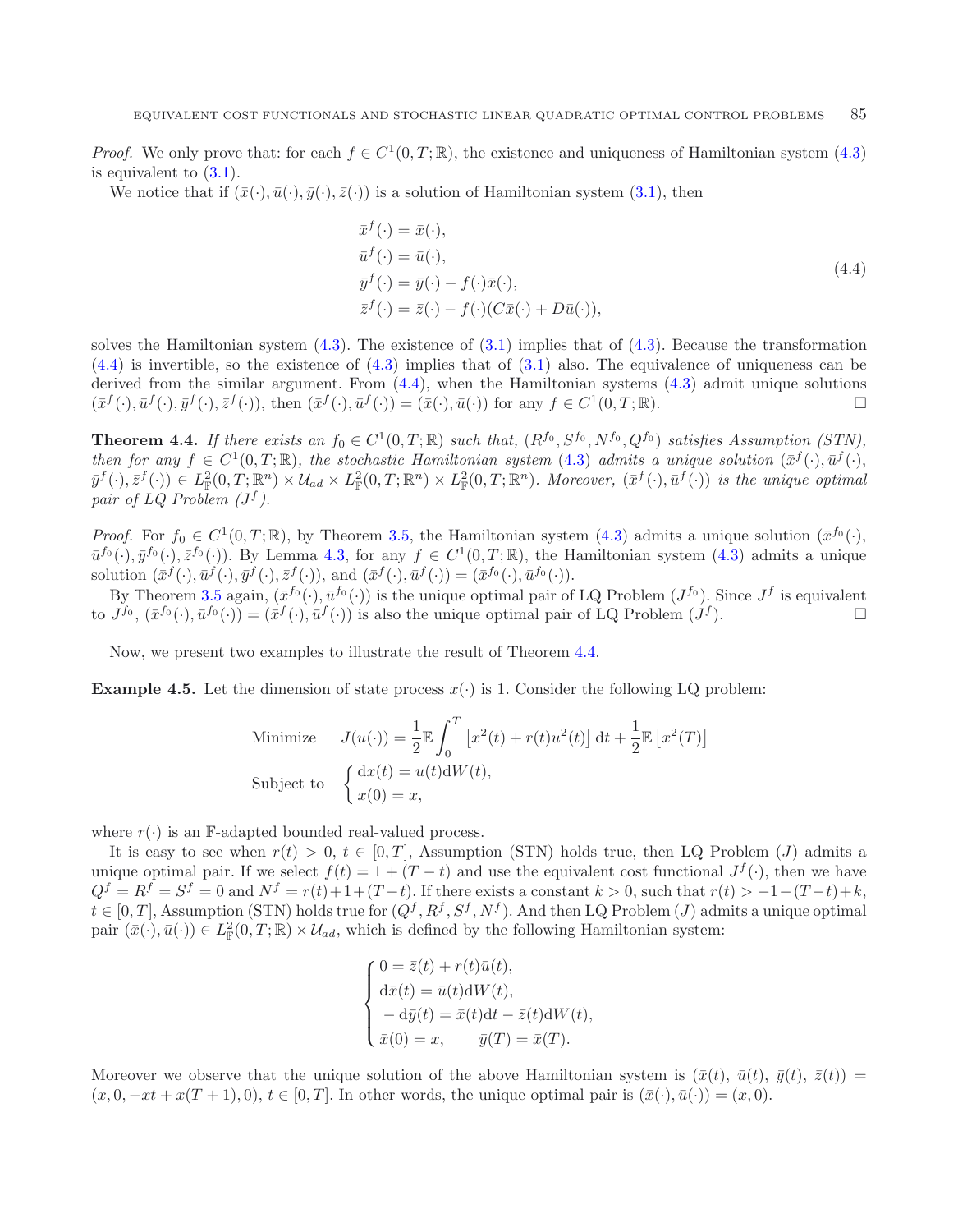When  $r(\cdot)$  is deterministic, the above simple example is introduced by Peng [\[12](#page-12-1)], Chen *et al.* [\[6\]](#page-11-4). In [6] and the following paper [\[5\]](#page-11-5), they studied the LQ problems with indefinite control weight costs by the Riccati equation approach. Since they only obtained the solvability of the Riccati equation when all matrices are deterministic and some other conditions are assumed, then their results can only be used in some special deterministic cases. In contrast, the equivalent cost functional method is more effective in the general random case. In the next example, we will apply the equivalent cost functional method to an LQ problem both with  $C \neq 0$  and with random matrices.

**Example 4.6.** Let  $D = I$ ,  $S = 0$  and  $N = -\lambda I$ , where  $\lambda \geq 0$  is a constant. We consider the following LQ problem:

Minimize 
$$
J(u(\cdot)) = \frac{1}{2} \mathbb{E} \int_0^T \left[ \langle Rx(t), x(t) \rangle - \lambda |u(t)|^2 \right] dt + \frac{1}{2} \mathbb{E} \left[ \langle Qx(T), x(T) \rangle \right]
$$
  
Subject to 
$$
\begin{cases} dx(t) = [Ax(t) + Bu(t)]dt + [Cx(t) + u(t)]dW(t), \\ x(0) = x. \end{cases}
$$

The control weight in the cost functional  $N = -\lambda I$  is nonpositive, so Assumption (STN) doesn't hold true for  $J(\cdot)$ . Now we use the equivalent cost functionals  $J^f(\cdot)$  to study this LQ problem. If there exist two constants  $\lambda < k < K < \infty$  such that  $Q \geq K I$ , and there exists an  $f \in C^1(0,T;\mathbb{R})$  such that  $f(T) \in [k,K], f(t) \geq k$  for all  $t \in [0, T]$ , and

$$
R + f'(t)I + f(t)(A + A^{\tau} + C^{\tau}C) - \frac{f(t)^{2}}{f(t) - \lambda}(B + C^{\tau})(B^{\tau} + C) \ge 0,
$$

then Assumption (STN) holds true for  $(Q^f, R^f, S^f, N^f)$ . And then LQ Problem (J) admits a unique optimal pair  $(\bar{x}(\cdot), \bar{u}(\cdot)) \in L^2_{\mathbb{F}}(0,T;\mathbb{R}^n) \times \mathcal{U}_{ad}$ , which is defined by the following Hamiltonian system:

$$
\begin{cases}\n0 = B^{\tau}\bar{y}(t) + \bar{z}(t) - \lambda \bar{u}(t), \\
d\bar{x}(t) = [A\bar{x}(t) + B\bar{u}(t)]dt + [C\bar{x}(t) + \bar{u}(t)]dW(t), \\
-d\bar{y}(t) = [R\bar{x}(t) + A^{\tau}\bar{y}(t) + C^{\tau}\bar{z}(t)]dt - \bar{z}(t)dW(t), \\
\bar{x}(0) = x, \qquad \bar{y}(T) = Q\bar{x}(T).\n\end{cases}
$$

It is obvious that this example provides a sufficient condition for this LQ problem with nonpositive control weight cost. But also, by the invertible linear transformation  $(4.4)$ , we can treat more general FBSDEs to get the existence and uniqueness results of them. Let us explain in details. (i). In the case that  $\lambda < 0$ , the Hamiltonian system can be represented by the following FBSDE (where  $\bar{x}(\cdot), \bar{y}(\cdot), \bar{z}(\cdot)$  are the three unknown processes):

$$
\begin{cases}\n\mathrm{d}\bar{x}(t) = \left[A\bar{x}(t) + \frac{1}{\lambda}BB^{\tau}\bar{y}(t) + \frac{1}{\lambda}B\bar{z}(t)\right]\mathrm{d}t + \left[C\bar{x}(t) + \frac{1}{\lambda}B^{\tau}\bar{y}(t) + \frac{1}{\lambda}\bar{z}(t)\right]\mathrm{d}W(t), \\
-\mathrm{d}\bar{y}(t) = \left[R\bar{x}(t) + A^{\tau}\bar{y}(t) + C^{\tau}\bar{z}(t)\right]\mathrm{d}t - \bar{z}(t)\mathrm{d}W(t), \\
\bar{x}(0) = x, \qquad \bar{y}(T) = Q\bar{x}(T).\n\end{cases}
$$

Although the usual monotonicity conditions (see ([H3\)](#page-3-5) for example) doesn't hold for the coefficients of the above FBSDE, but the equivalent cost functional method provides an existence and uniqueness result by Theorem [4.4.](#page-7-1) (ii). In the case that  $\lambda = 0$ , the Hamiltonian system can be represented by the following FBSDE (where  $\bar{x}(\cdot)$ ,  $\bar{y}(\cdot), \bar{u}(\cdot)$  are the three unknown processes):

$$
\begin{cases}\n\mathrm{d}\bar{x}(t) = [A\bar{x}(t) + B\bar{u}(t)]\mathrm{d}t + [C\bar{x}(t) + \bar{u}(t)]\mathrm{d}W(t), \\
-\mathrm{d}\bar{y}(t) = [R\bar{x}(t) + (A^{\tau} - C^{\tau}B^{\tau})\bar{y}(t)]\mathrm{d}t + B^{\tau}\bar{y}(t)\mathrm{d}W(t), \\
\bar{x}(0) = x, \qquad \bar{y}(T) = Q\bar{x}(T).\n\end{cases}
$$

The above FBSDE doesn't have a classical form like [\(3.2\)](#page-3-6), because the diffusion coefficient of backward equation is not  $\bar{z}(\cdot)$ . To our best knowledge, there are little literature studying on this new type of FBSDE. The equivalent cost functional method gives also an existence and uniqueness result for the new type of FBSDE.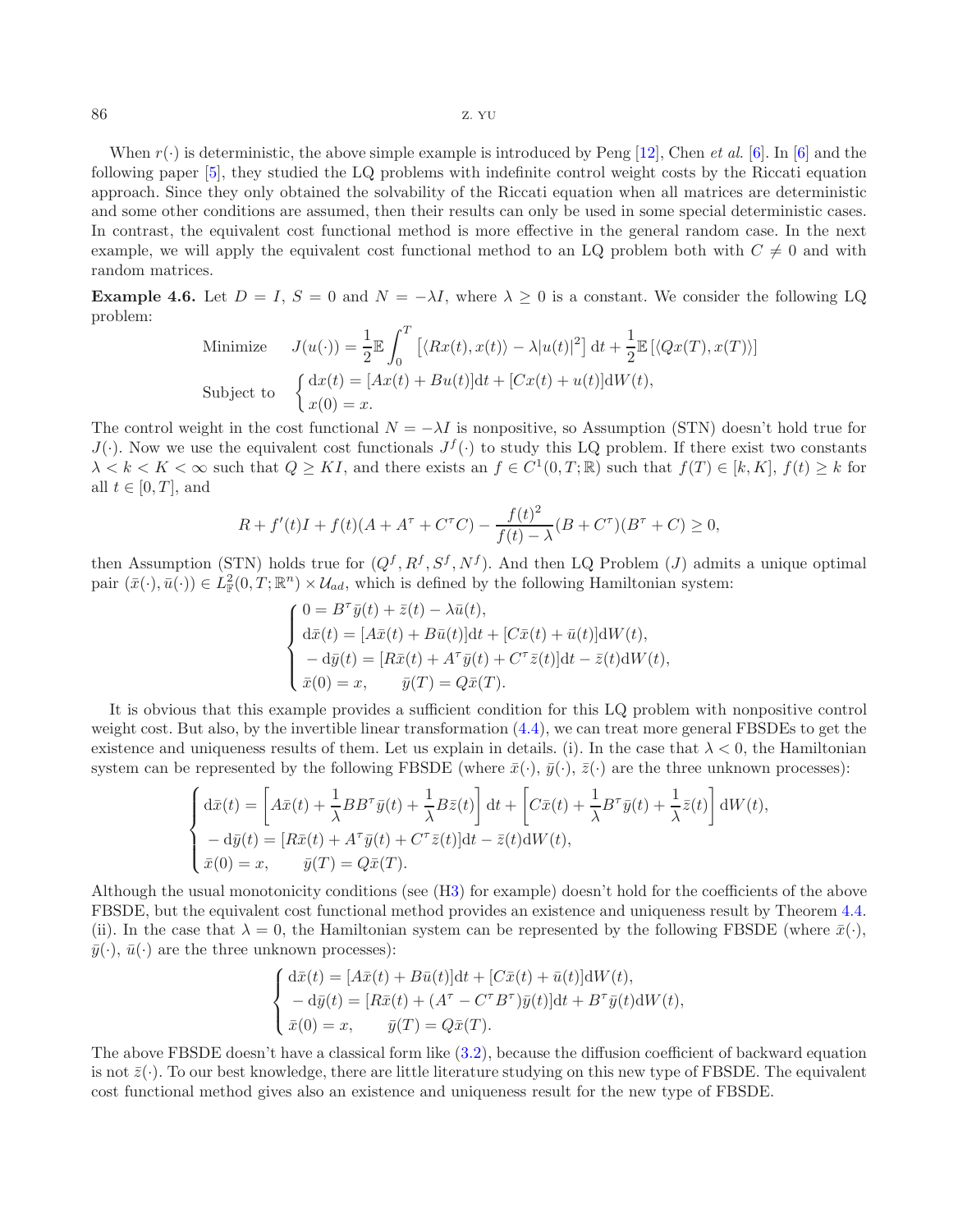## <span id="page-9-0"></span>**4.2. The relation between equivalent cost functional and Riccati equation**

In this subsection, we will give an extension of the family of equivalent cost functionals introduced in the previous subsection, and then we link the extended family of equivalent cost functionals to the classical stochastic Riccati equation.

Let us denote by

<span id="page-9-2"></span>
$$
\Theta := \left\{ P(\cdot) \in L^{\infty}_{\mathbb{F}}(0,T;\mathcal{S}^n) \middle| P(t) = P(0) + \int_0^t \Gamma(s)ds + \int_0^t \Lambda(s)\mathrm{d}W(s) \right\}.
$$
  
for all  $t \in [0,T]$ , where  $\Gamma(\cdot)$ ,  $\Lambda(\cdot) \in L^{\infty}_{\mathbb{F}}(0,T;\mathcal{S}^n)$ .

Similar to the previous subsection, for any  $P(\cdot) \in \Theta$ , we apply Itô's formula to  $\langle P(\cdot)x(\cdot), x(\cdot) \rangle$  on the interval  $[0, T]$ :  $\tau$ 

<span id="page-9-1"></span>
$$
-\langle P(0)x, x \rangle = \mathbb{E} \int_0^1 \left[ \langle (\Gamma + PA + A^{\tau}P + AC + C^{\tau}A + C^{\tau}PC)x(t), x(t) \rangle \right. \left. + 2\langle (PB + AD + C^{\tau}PD)u(t), x(t) \rangle + \langle D^{\tau}PDu(t), u(t) \rangle \right] dt \left. - \mathbb{E} \left[ \langle P(T)x(T), x(T) \rangle \right].
$$
\n(4.5)

We introduce another family of equivalent functionals  $J^P(\cdot)$ ,  $P(\cdot) \in \Theta$  defined as

$$
J^{P}(u(\cdot)) := J(u(\cdot)) - \frac{1}{2} \langle P(0)x, x \rangle
$$
  
= 
$$
\frac{1}{2} \mathbb{E} \int_{0}^{T} \left[ \langle R^{P}(t)x(t), x(t) \rangle + 2 \langle S^{P}(t)u(t), x(t) \rangle + \langle N^{P}(t)u(t), u(t) \rangle \right] dt
$$
(4.6)  
+ 
$$
\frac{1}{2} \mathbb{E} \left[ \langle Q^{P}x(T), x(T) \rangle \right],
$$

where  
\n
$$
R^{P} = R + \Gamma + PA + A^{\tau}P + AC + C^{\tau}A + C^{\tau}PC,
$$
\n
$$
S^{P} = S + PB + AD + C^{\tau}PD,
$$
\n
$$
N^{P} = N + D^{\tau}PD,
$$
\n
$$
Q^{P} = Q - P(T).
$$

For any  $P(\cdot) \in \Theta$ , the Hamiltonian system associated with LQ Problem  $(J^P)$  is

$$
\begin{cases}\n0 = (S^{P})^{\tau} \bar{x}^{P}(t) + B^{\tau} \bar{y}^{P}(t) + D^{\tau} \bar{z}^{P}(t) + N^{P} \bar{u}^{P}(t), \\
d\bar{x}^{P}(t) = [A\bar{x}^{P}(t) + B\bar{u}^{P}(t)] dt + [C\bar{x}^{P}(t) + D\bar{u}^{P}(t)] dW(t), \\
-d\bar{y}^{P}(t) = [R^{P} \bar{x}^{P}(t) + A^{\tau} \bar{y}^{P}(t) + C^{\tau} \bar{z}^{P}(t) + S^{P} \bar{u}^{P}(t)] dt - \bar{z}^{P}(t) dW(t), \\
\bar{x}^{P}(0) = x, \qquad \bar{y}^{P}(T) = Q^{P} \bar{x}^{P}(T).\n\end{cases} (4.7)
$$

**Lemma 4.7.** *For all*  $P(\cdot) \in \Theta$ *, the existence and uniqueness of Hamiltonian systems* [\(4.7\)](#page-9-1) *are equivalent. Moreover, when the Hamiltonian systems* [\(4.7\)](#page-9-1) *admit unique solutions*  $(\bar{x}^P(\cdot), \bar{u}^P(\cdot), \bar{y}^P(\cdot), \bar{z}^P(\cdot))$ *, then*  $(\bar{x}^P(\cdot), \bar{u}^P(\cdot)) = (\bar{x}(\cdot), \bar{u}(\cdot)).$ 

*Proof.* The proof is similar with that of Lemma [4.3,](#page-6-3) and we only need replace the invertible transformation [\(4.4\)](#page-7-0) with the following one

$$
\begin{aligned}\n\bar{x}^P(\cdot) &= \bar{x}(\cdot), \\
\bar{u}^P(\cdot) &= \bar{u}(\cdot), \\
\bar{y}^P(\cdot) &= \bar{y}(\cdot) - P\bar{x}(\cdot), \\
\bar{z}^P(\cdot) &= \bar{z}(\cdot) - (A + PC)\bar{x}(\cdot) - PD\bar{u}(\cdot),\n\end{aligned} \tag{4.8}
$$

which is also invertible.  $\Box$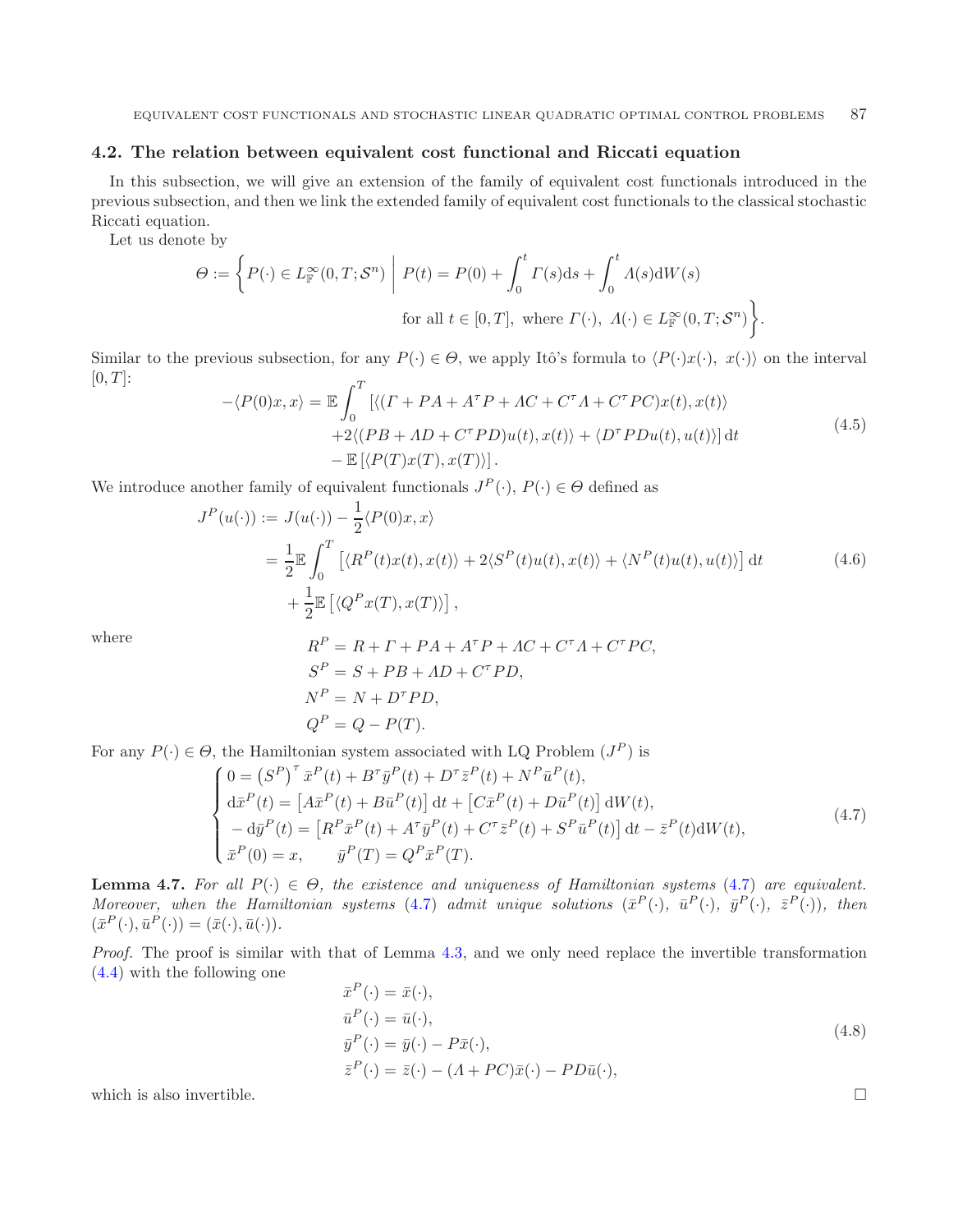<span id="page-10-0"></span>**Theorem 4.8.** *If there exists a*  $P_0(\cdot) \in \Theta$  *such that,*  $(R^{P_0}, S^{P_0}, N^{P_0}, Q^{P_0})$  *satisfies Assumption (STN), then for any*  $P(\cdot) \in \Theta$ , the stochastic Hamiltonian system [\(4.7\)](#page-9-1) *admits a unique solution*  $(\bar{x}^P(\cdot), \bar{u}^P(\cdot), \bar{u}^P(\cdot))$ .  $(\bar{z}^P(\cdot)) \in L^2_{\mathbb{F}}(0,T;\mathbb{R}^n) \times \mathcal{U}_{ad} \times L^2_{\mathbb{F}}(0,T;\mathbb{R}^n) \times L^2_{\mathbb{F}}(0,T;\mathbb{R}^n)$ . Moreover,  $(\bar{x}^P(\cdot),\bar{u}^P(\cdot))$  is the unique optimal pair of  $LQ$  Problem  $(J^P)$ .

The proof is the same as that of Theorem [4.4,](#page-7-1) and we omit it.

<span id="page-10-1"></span>**Example 4.9.** We assume that a pair of processes  $(P(\cdot), \Lambda(\cdot)) \in L^{\infty}_{\mathbb{F}}(0,T; \mathcal{S}^n) \times L^{\infty}_{\mathbb{F}}(0,T; \mathcal{S}^n)$  satisfies the following stochastic Riccati equation:

$$
\begin{cases}\ndP(t) = \left\{ -(PA + A^{\tau}P + AC + C^{\tau}A + C^{\tau}PC + R) \right. \\
\left. + (S + PB + AD + C^{\tau}PD)(N + D^{\tau}PD)^{-1} \right. \\
\left. \times (S^{\tau} + B^{\tau}P + D^{\tau}A + D^{\tau}PC) \right\} dt + A dW(t), \\
P(T) = Q, \\
K(t) := N + D^{\tau}PD \in L_{\mathbb{F}}^{\infty}(0, T; \hat{S}_{+}^{n}) \text{ and } K^{-1} \text{ is bounded also.} \n\end{cases} \tag{4.9}
$$

 $\Box$ 

For more details about the stochastic Riccati equation, we refer to [\[4](#page-11-6), [6](#page-11-4), [16,](#page-12-7) [18,](#page-12-4) [19](#page-12-2)]. For the first process of solution  $P(\cdot)$  of [\(4.9\)](#page-10-0), we consider the equivalent cost functional  $J^P(\cdot)$ . We have  $Q^P = 0$ ,  $N^P = N + D^T P D$ ,  $S^P = S + PB + AD + C^T PD$  and  $R^P = S^P(N^P)^{-1}(S^P)^{\tau}$ . Assumption (STN) holds true for  $(Q^P, R^P, S^P, N^P)$ . And then LQ Problem (*J*) admits a unique optimal pair  $(\bar{x}(\cdot), \bar{u}(\cdot)) = (\bar{x}^P(\cdot), \bar{u}^P(\cdot)) \in L^2_{\mathbb{F}}(0,T; \mathbb{R}^n) \times \mathcal{U}_{ad}$ , which is defined by the following Hamiltonian system:

$$
\begin{cases}\n0 = (S^P)^{\tau} \bar{x}^P(t) + B^{\tau} \bar{y}^P(t) + D^{\tau} \bar{z}^P(t) + N^P \bar{u}^P(t), \\
d\bar{x}^P(t) = [A\bar{x}^P(t) + B\bar{u}^P(t)]dt + [C\bar{x}^P(t) + D\bar{u}^P(t)]dW(t), \\
-d\bar{y}^P(t) = [S^P(N^P)^{-1}(S^P)^{\tau} \bar{x}^P(t) + A^{\tau} \bar{y}^P(t) + C^{\tau} \bar{z}^P(t) + S^P \bar{u}^P(t)]dt - \bar{z}^P(t)dW(t), \\
\bar{x}^P(0) = x, \qquad \bar{y}^P(T) = 0.\n\end{cases}
$$

Moreover, we can find the unique solution of the above Hamiltonian system is  $\bar{y}^P(\cdot)=\bar{z}^P(\cdot)=0, \bar{u}^P(\cdot)=0$  $-(N^P)^{-1}(S^P)^{\tau} \bar{x}^P(\cdot)$ , and  $\bar{x}^P(\cdot)$  is defined by the following linear SDE:

$$
\begin{cases} d\bar{x}^P(t) = [A - B(N^P)^{-1}(S^P)^{\tau}] \bar{x}^P(t) dt + [C - D(N^P)^{-1}(S^P)^{\tau}] \bar{x}^P(t) dW(t), \\ \bar{x}^P(0) = x. \end{cases}
$$

We notice that the unique optimal control  $\bar{u}^P(\cdot)$  has a linear feedback form.

By the method of completion of squares, a stochastic LQ problem is well-posed if there exist solutions to the stochastic Riccati equation. Therefore, the stochastic LQ problem is reduced to solve the stochastic Riccati equation. The stochastic version of Riccati equation [\(4.9\)](#page-10-0) is quite different from the conventional one arising in the deterministic LQ problems. However, due to the presence of the quadratic term in the Riccati equation, it is very difficult to solve. When  $S \equiv 0$ , and the control weight cost N is positive definite, the solvability of stochastic Reccati equation was an open problem proposed by Bismut [\[3\]](#page-11-9) and Peng [\[13\]](#page-12-8) respectively. Tang [\[16\]](#page-12-7) obtained a general existence and uniqueness result, and solved this open problem. When the control weight cost N is indefinite, Chen *et al.* [\[6](#page-11-4)], Theorem 4.6, gave a necessary and sufficient condition for the existence and uniqueness of Riccati equation [\(4.9\)](#page-10-0) when  $C \equiv 0$ ,  $S \equiv 0$  and all the other matrices  $A, B, D, R, N, Q$  are deterministic. In [\[5\]](#page-11-5), Chen and Zhou continued to keep the deterministic framework, but got rid of the restriction  $C \equiv 0$ . They proved a sufficient condition for the solvability of Riccati equation where the control weight cost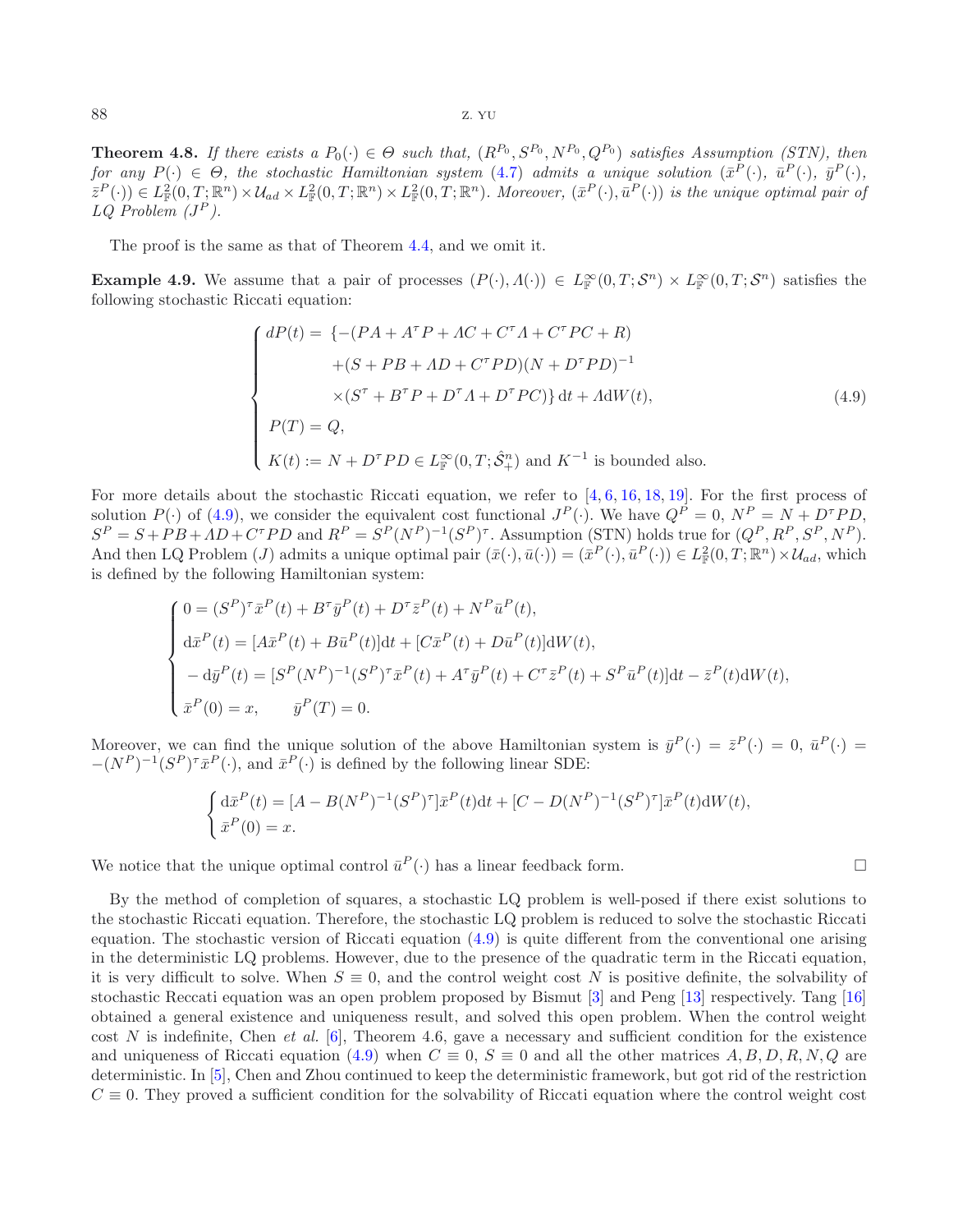is nonnegative. As for the indefinite case, they were still not able to prove the solvability of Riccati equation, but they gave a necessary condition for it.

On the other hand, Example [4.9](#page-10-1) shows that the classical Riccati equation can be associated with a special equivalent cost functional. Therefore, in dealing with LQ problems with indefinite control weight costs, the equivalent cost functional method is more extensible than the stochastic Riccati equation method. And the advantage of the new method is that one can avoid to solve the Riccati equation, by looking for other more flexible equivalent cost functionals, such as  $J^P(\cdot)$  defined by  $(4.6)$ ,  $J^f(\cdot)$  defined by  $(4.2)$ , etc.

**Remark 4.10.** In this subsection, we show that when the Riccati equation is solvable, then by an equivalent cost functional with Assumption (STN), the corresponding Hamiltonian system is solvable also. However, the excellent work of Tang [\[16](#page-12-7)] provided a rigorous derivation of the existence of Riccati equation from that of Hamiltonian system for LQ problems with positive control weight costs and  $S \equiv 0$ . In the more general case where the control weight costs may be indefinite and S may not be zero, the similar result can also be obtained under some extra assumptions in the author's viewpoint. However, the detailed derivation and the specific assumptions remain open to discussion at this stage of our investigation. Since the equivalent cost functional method can bring some new existence results of Hamiltonian system, so it seems to provide a promising new approach to the study of the existence of stochastic Riccati equation.

## 5. Conclusion

<span id="page-11-7"></span>In this paper, we proposed a new method named the equivalent cost functional method, and we apply it to deal with the LQ problems with indefinite control weight costs. Compared to the classical methods, the new method is simple, flexible, and non-abstract. As a by-product, the new method can be used to study the solvability of the stochastic Hamiltonian systems or FBSDEs.

Although we focus on the stochastic LQ optimal control problems, the new method can be used to develop some results for nonlinear stochastic optimal control and nonlinear stochastic differential game problems. In Jeanblanc and Yu [\[9\]](#page-11-10), the equivalent cost functional method is applied to deal with a utility optimization problem arising from mathematics finance.

*Acknowledgements.* The author would like to thank Associate Editor and two anonymous referees for their constructive and insightful comments for improving the quality of this work, and Prof. Zhen Wu for many helpful discussions and suggestions.

#### **REFERENCES**

- <span id="page-11-1"></span>[1] B.D.O. Anderson and J.B. Moore, Optimal control-Linear quadratic methods. Prentice-Hall, New York (1989).
- <span id="page-11-3"></span>[2] A. Bensoussan, Lecture on stochastic cntrol, Part I, in Nonlinear Filtering and Stochastic Control, Lecture Notes in Math. **972**. Springer-Verlag, Berlin (1983) 1–39.
- <span id="page-11-9"></span>[3] J.M. Bismut, Controle des systems linears quadratiques: applications de l'integrale stochastique, in Séminaire de Probabilités XII, Lecture Notes in Math. **649**, edited by C. Dellacherie, P.A. Meyer and M. Weil. Springer-Verlag, Berlin (1978) 180–264.
- <span id="page-11-6"></span>[4] S. Chen and J. Yong, Stochastic linear quadratic optimal control problems. Appl. Math. Optim. **43** (2001) 21–45.
- <span id="page-11-5"></span>[5] S. Chen and Z. Zhou, Stochastic linaer quadratic regulators with indefinite control weight costs. II. SIAM J. Control Optim. **39** (2000) 1065–1081.
- <span id="page-11-4"></span>[6] S. Chen, X. Li and X. Zhou, Stochastic linear quadratic regulators with indefinite control weight costs. SIAM J. Control Optim. **36** (1998) 1685–1702.
- [7] M.H.A. Davis, Linear estimation and stochastic control. Chapman and Hall, London (1977).
- <span id="page-11-8"></span><span id="page-11-2"></span>[8] Y. Hu and S. Peng, Solution of forward-backward stochastic differential equations. Prob. Theory Relat. Fields **103** (1995) 273–283.
- [9] M. Jeanblanc and Z. Yu , Optimal investment problems with uncertain time horizon. Working paper.
- <span id="page-11-10"></span><span id="page-11-0"></span>[10] R.E. Kalman, Contributions to the theory of optimal control. Bol. Soc. Math. Mexicana **5** (1960) 102–119.